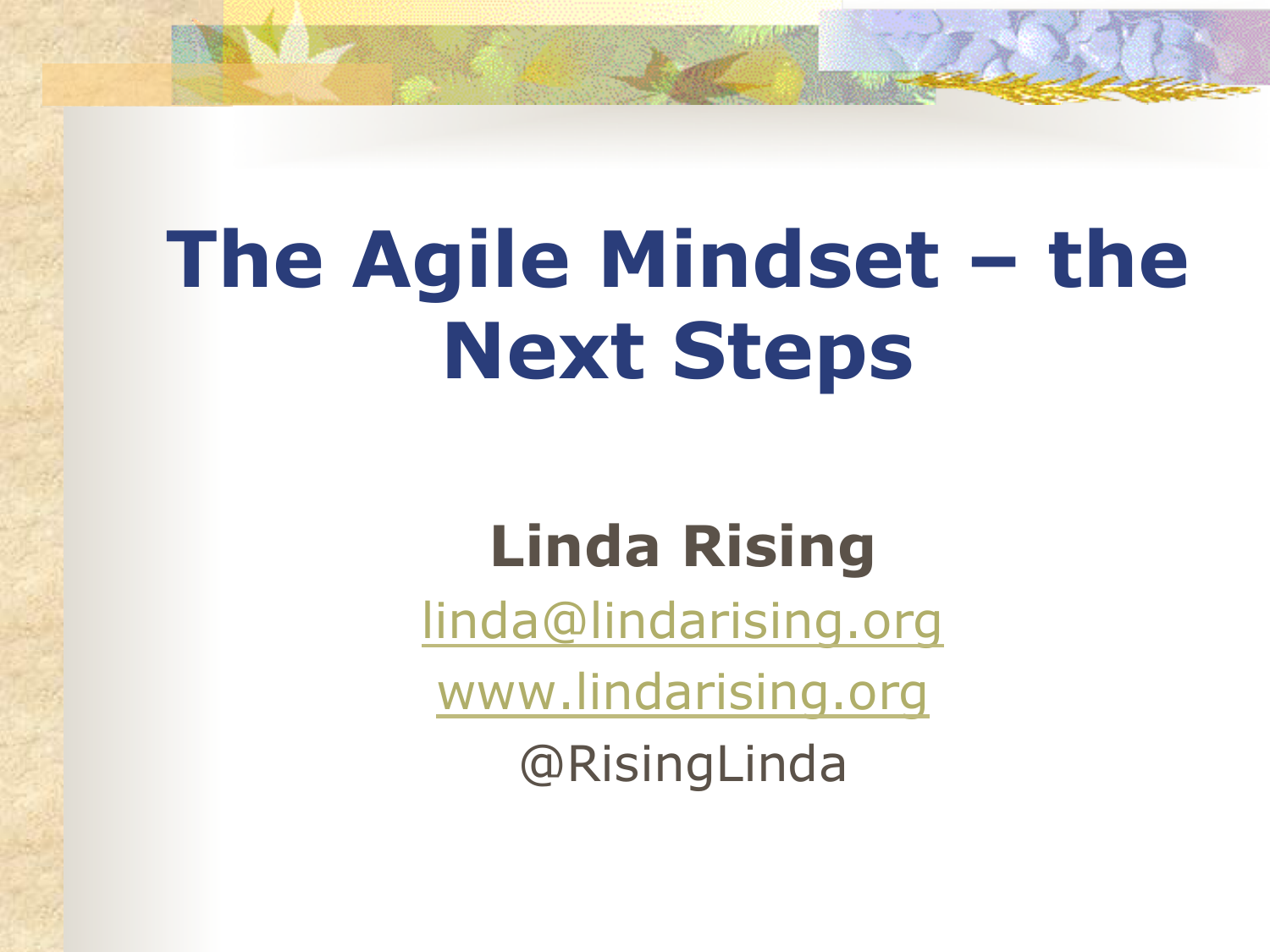**Disclaimer: This provocative presentation is ideally the beginning of a conversation. It won't take long for me to tell you everything I know about cognitive psychology, although I have been reading in the area for several years now. I'm an amateur who has sufficient interest in weird topics and a strange way of connecting ideas that might or might not be of interest to you. Thank you for your tolerance and understanding of my meanderings and I hope you learn a little that might help you in your life.** 

**This is not an** "**academic**" **presentation, but those interested in more information are invited to ask me for references for any part of this talk and I will be happy to make them available.**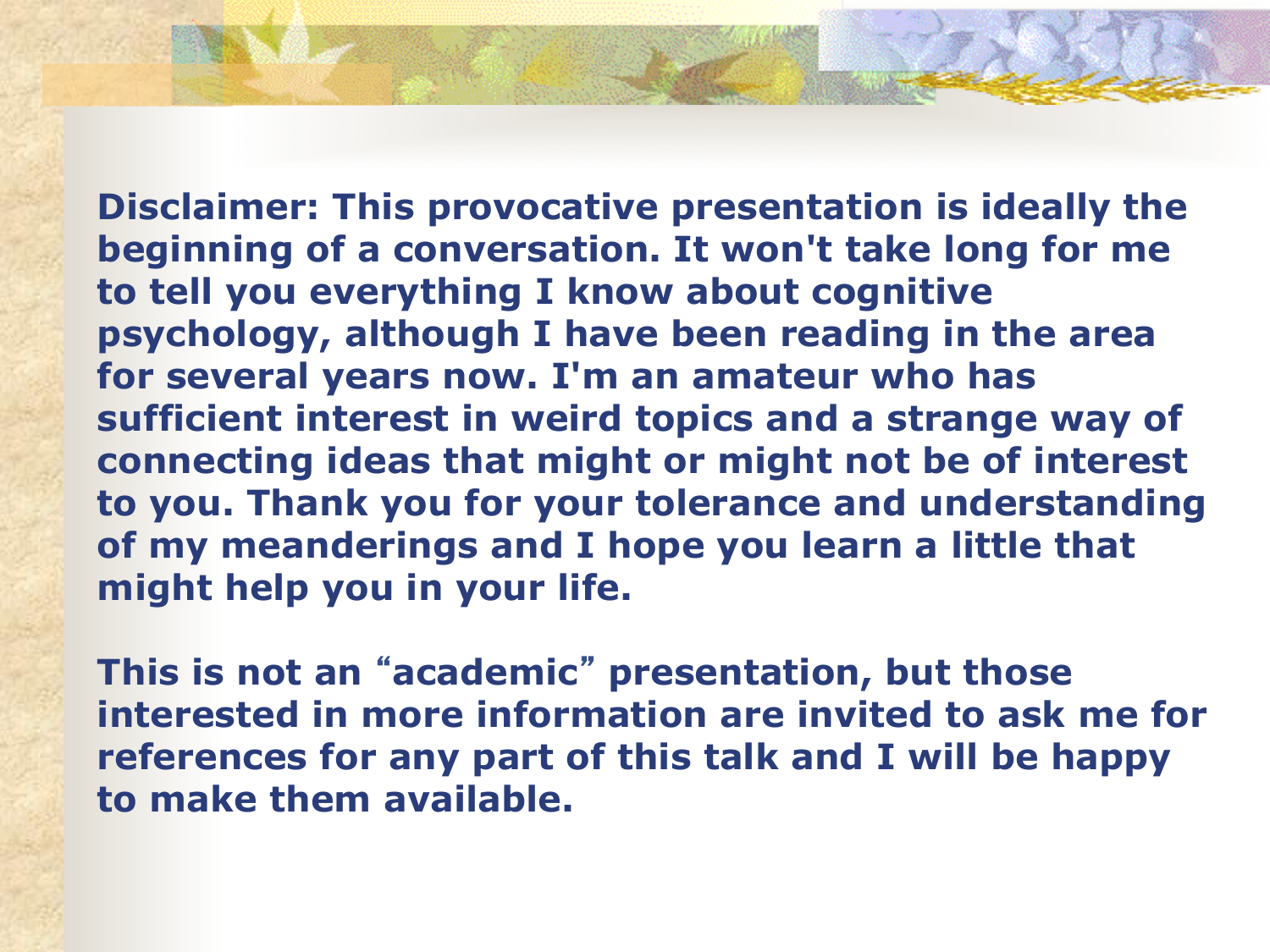## **Do you mostly agree or mostly disagree with the following**

**Intelligence is something very basic that you really can't change much. You**'**re born with it or not. Yes, you can learn new things, but you can't really change how intelligent you are.** 

**No matter how intelligent you are, you can always get better, sometimes you can improve a lot.** 

**You can substitute any ability or talent for**  "**intelligence.**"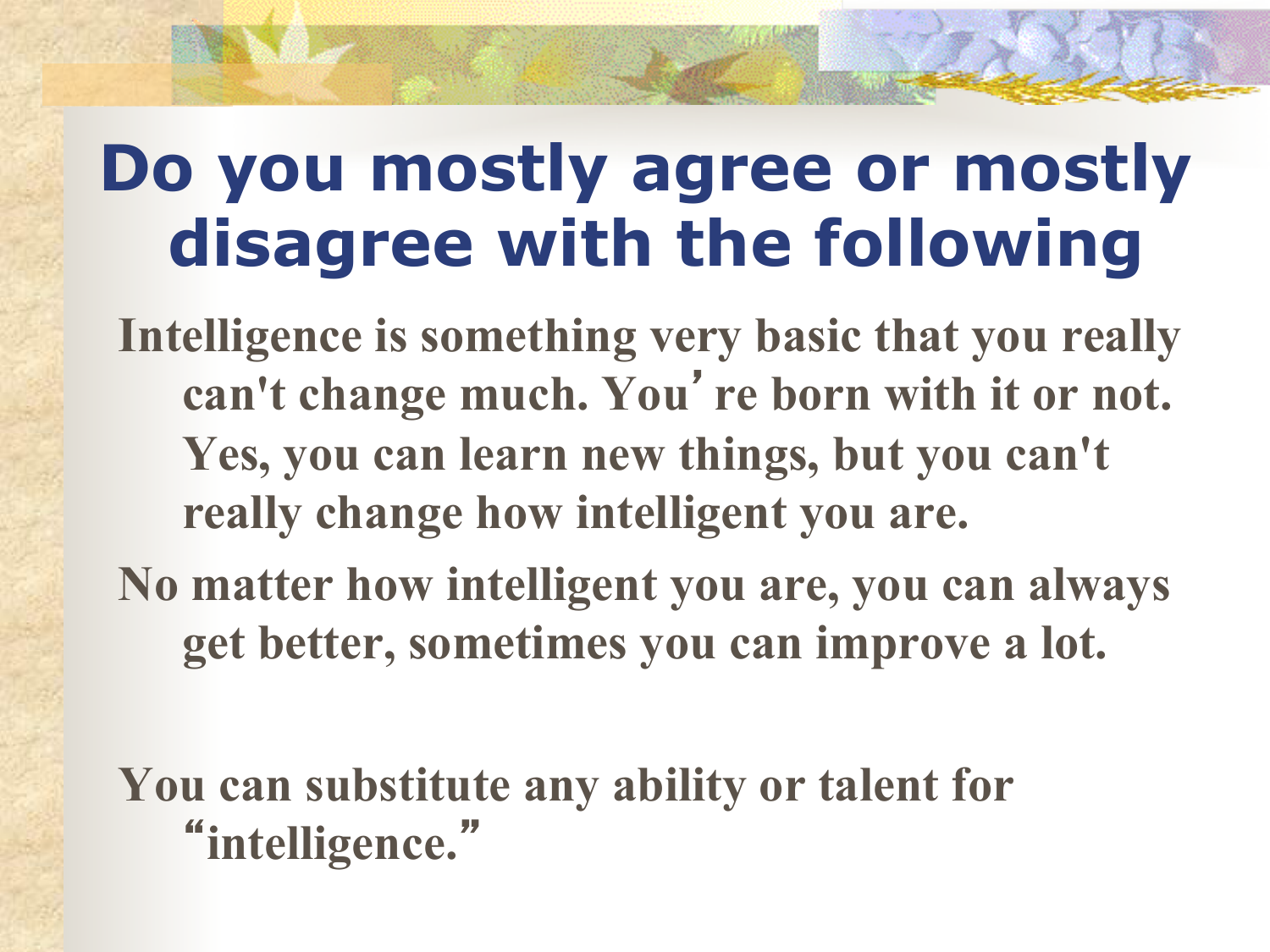## **Agile 2012 Keynote**

**http://www.agilealliance.org/resources/learningcenter/keynote-the-power-of-an-agile-mindset**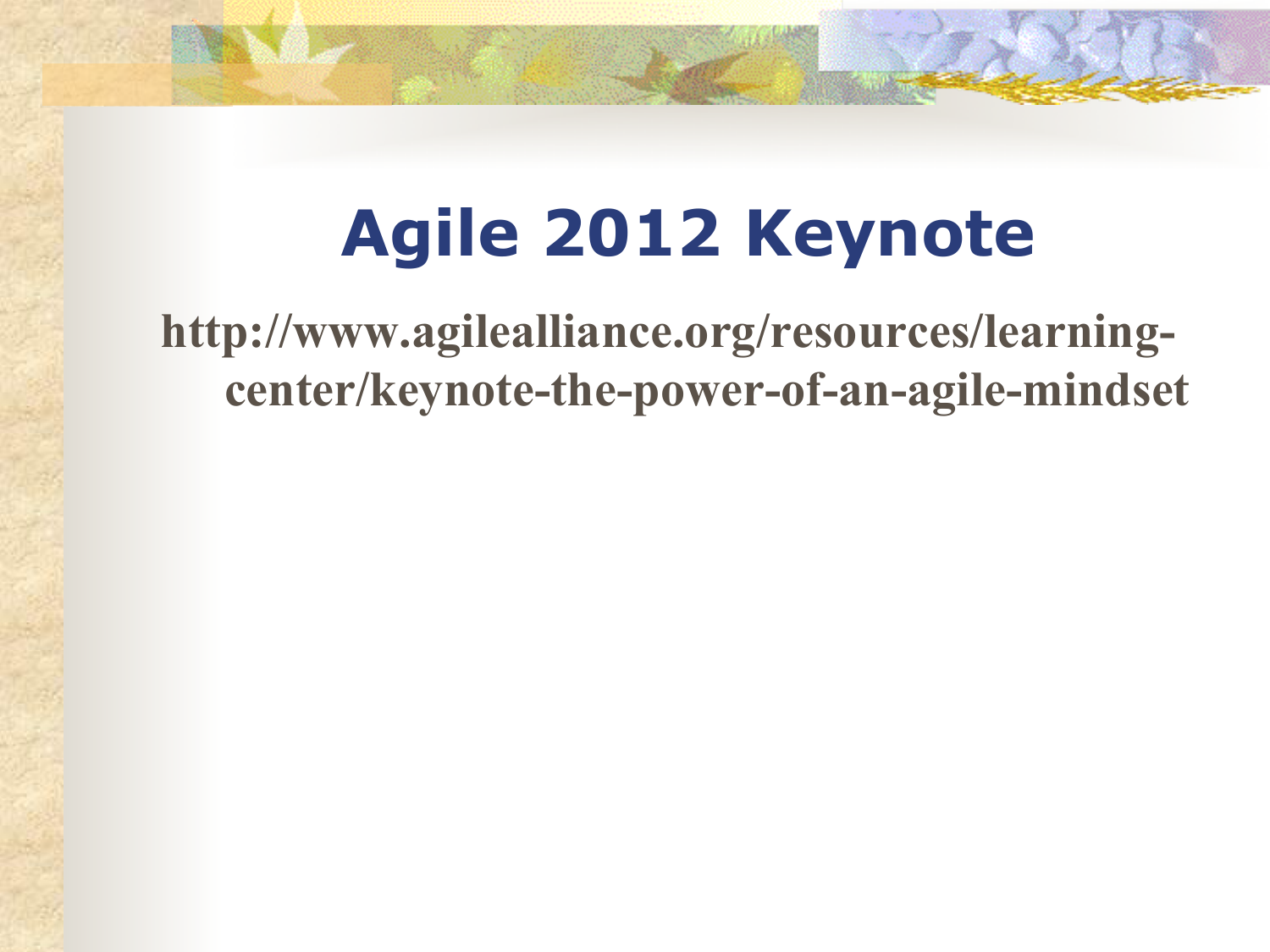## **Mindset – Carol Dweck**

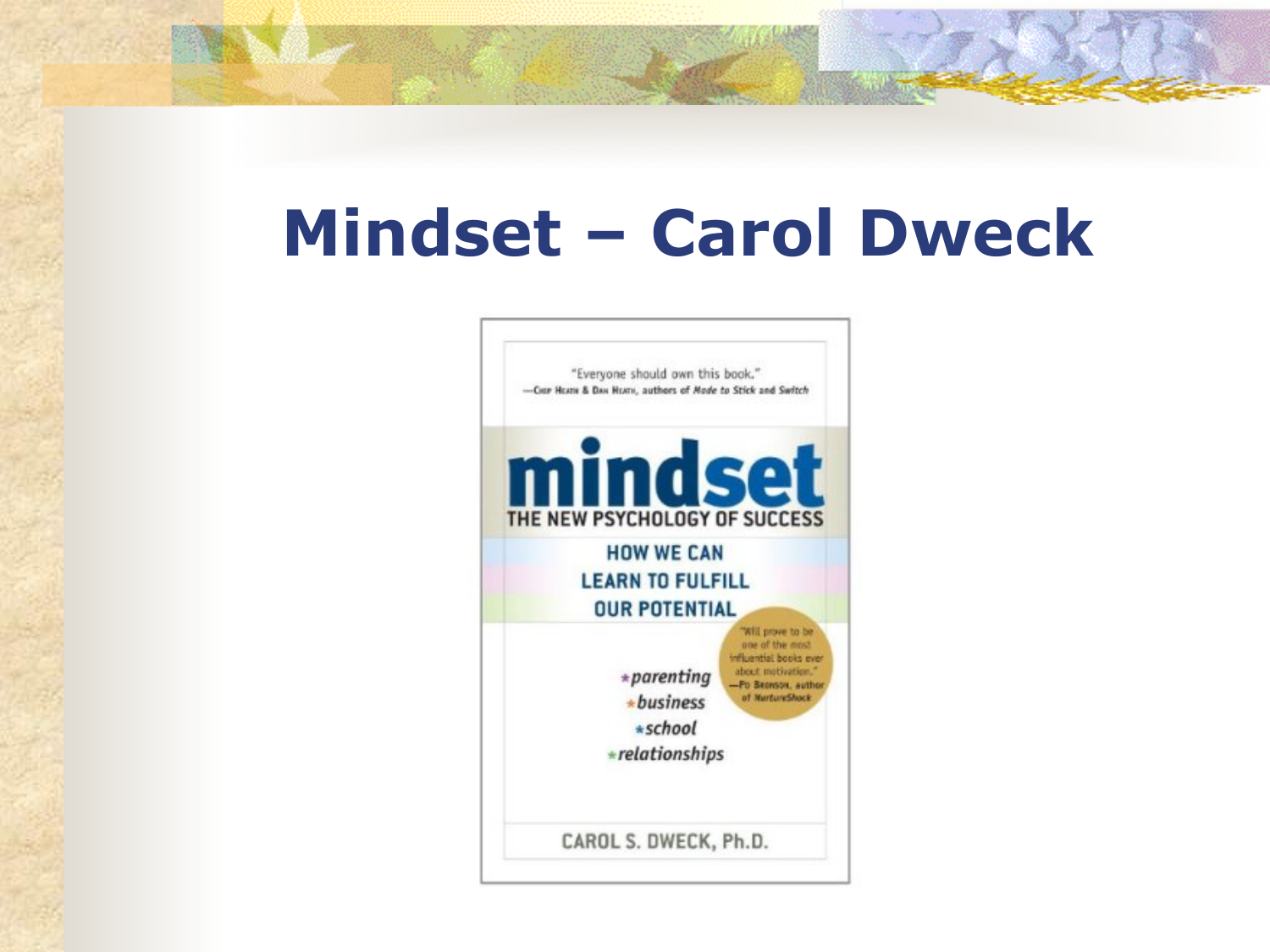## **More info**

*New Yorker* **–**  "**The Talent Myth,**" **gladwell.com**  *New York Magazine* **–**  "**How not to talk to your kids,**" **Po Bronson** 

**TIME magazine –** "**How to help them succeed**" **mindsetonline.com/** 

**www.stanford.edu/dept/psychology/cgi-bin/drupalm/cdweck**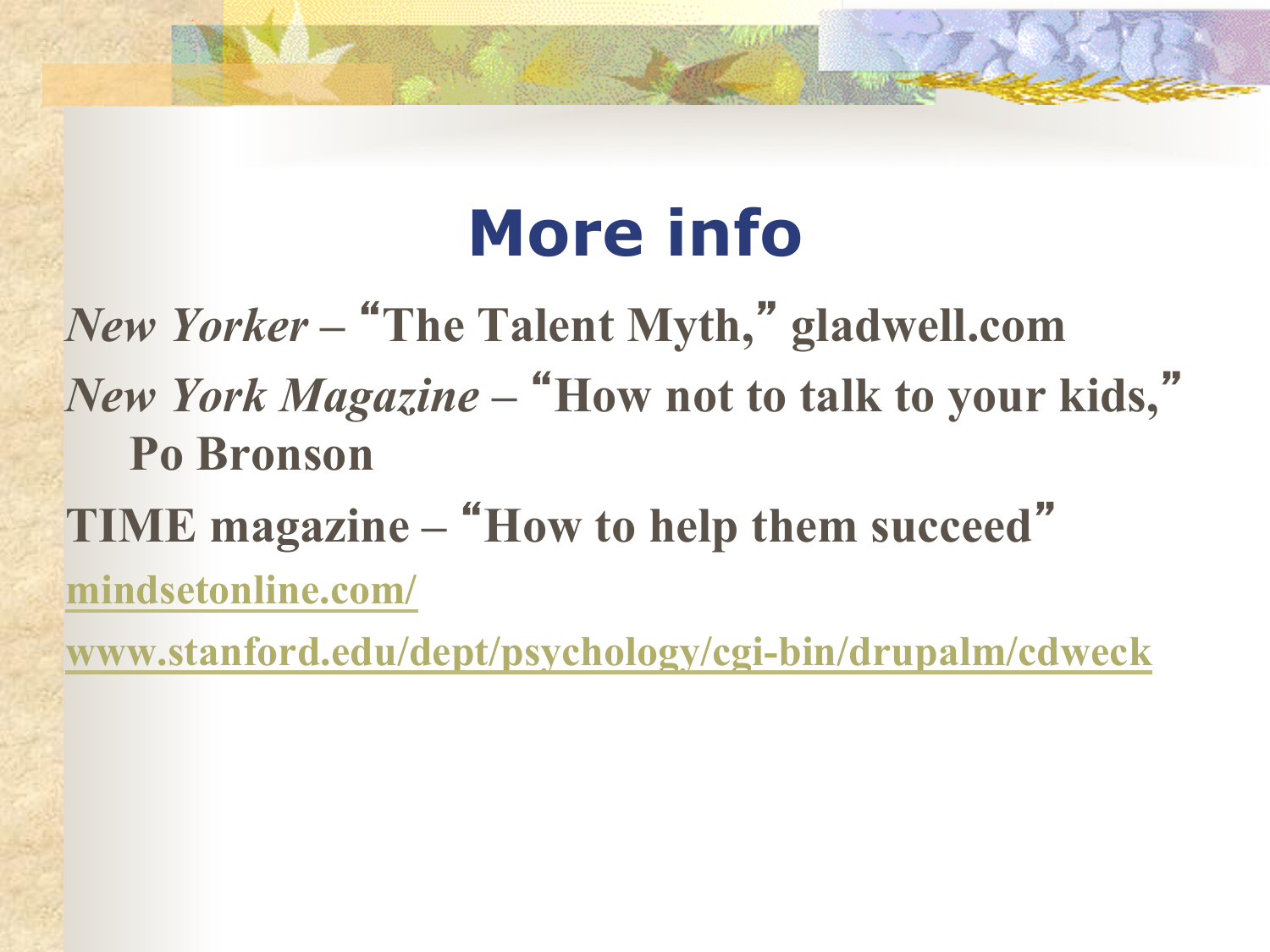**Two mindsets: Fixed & Agile Research shows that mindset: Determines goals Reactions to failure Belief about effort and strategies Attitudes toward others**'  **successes**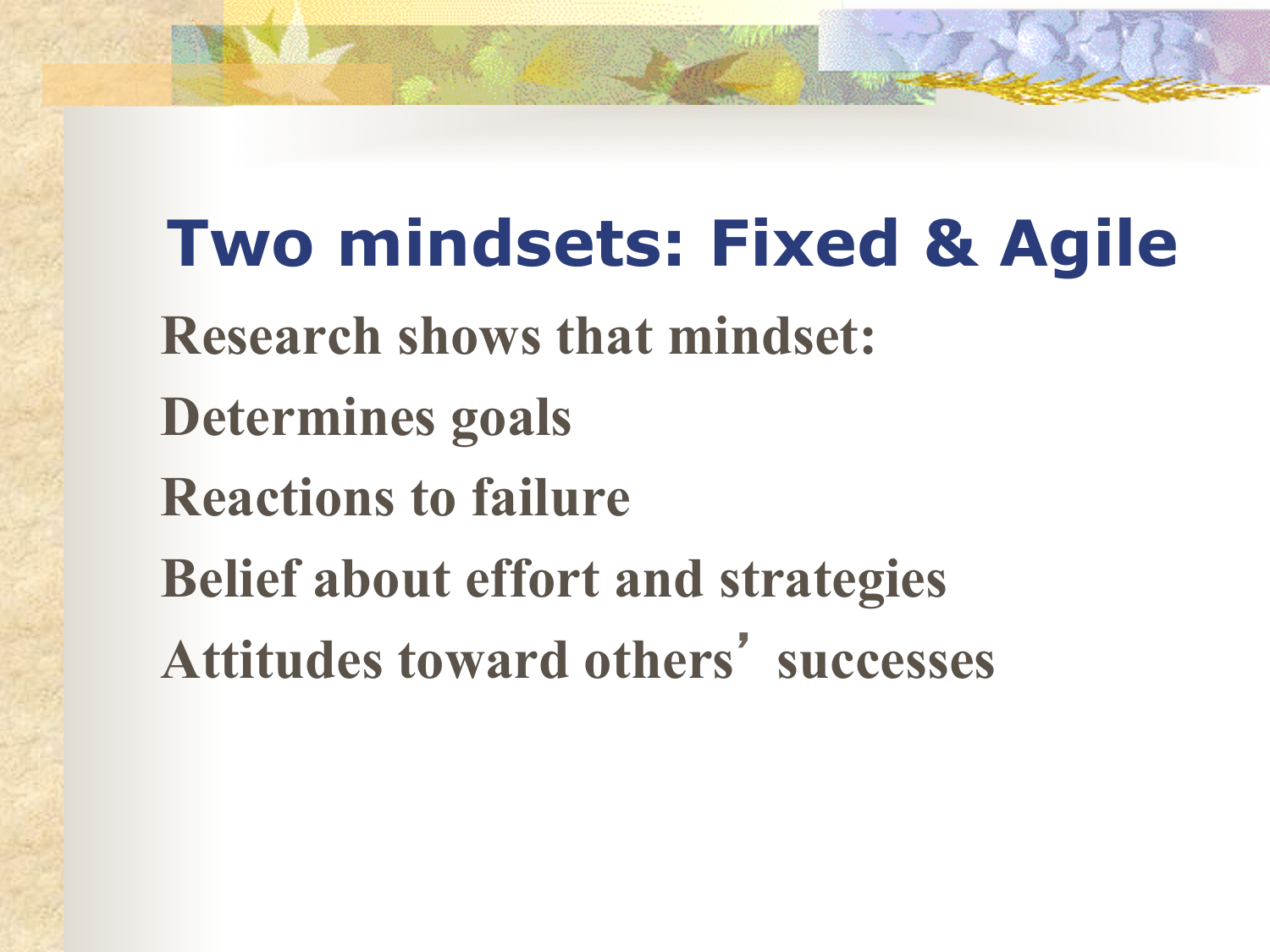## **Two mindsets Fixed vs. Agile**

**Ability – static, like height Goal - look good Challenge - avoid Failure - defines your identity Failure – provides information Effort - for those with no talent Reaction to challenge helplessness** 

**Ability – can grow, like muscle Goal - to learn Challenge - embrace Effort - path to mastery Reaction to challenge –** 

**resilience**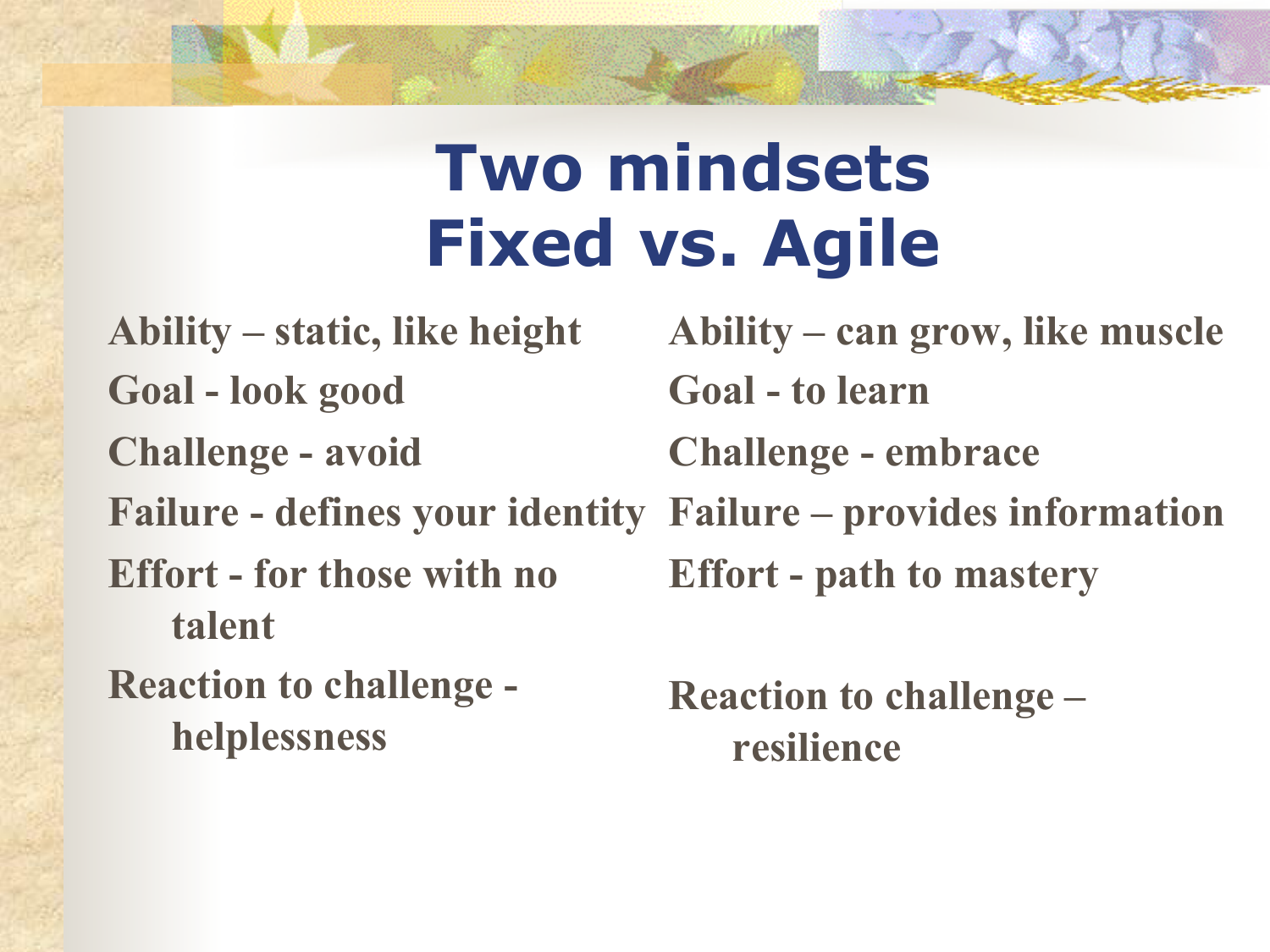## **Belief about yourself affects belief about others**

**Those with a fixed mindset are quick to judge others based on little information and quick to stereotype** 

- **Those with an agile mindset don**'**t ignore information about others but are less negative/positive**
- "**Who do you trust**" **Agile 2008 ..\Videos\Carlsberg.flv**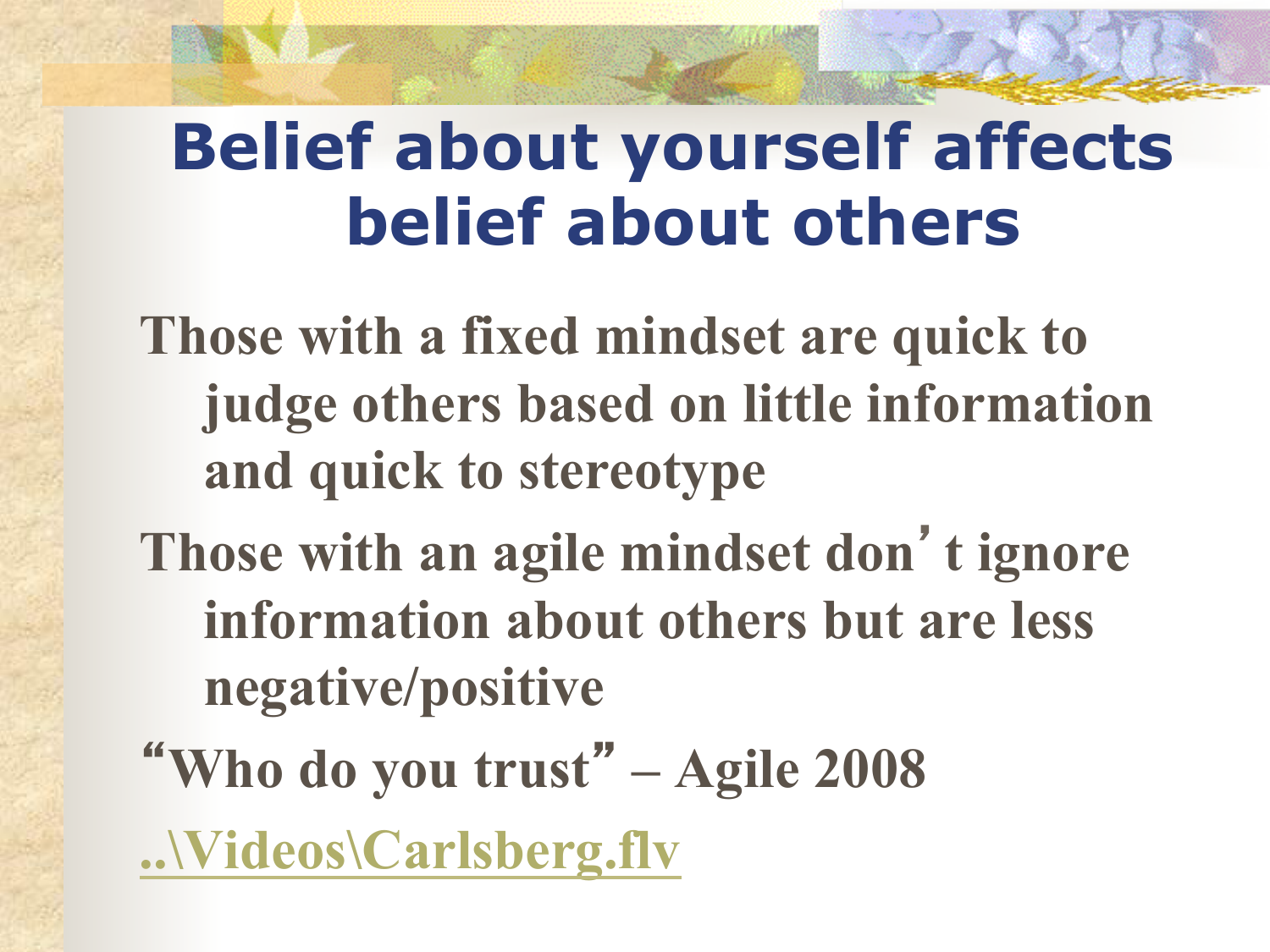#### **Why stereotyping is a bad thing**

**Because those who are labeled become believers in the stereotype** 

**Women taking math tests** 

**Iowa 3rd grade teacher, Jane Elliott – 1968 – the day after MLK assassination** 

**pbs.org/wgbh/pages/frontline/shows/divided/etc/view.html**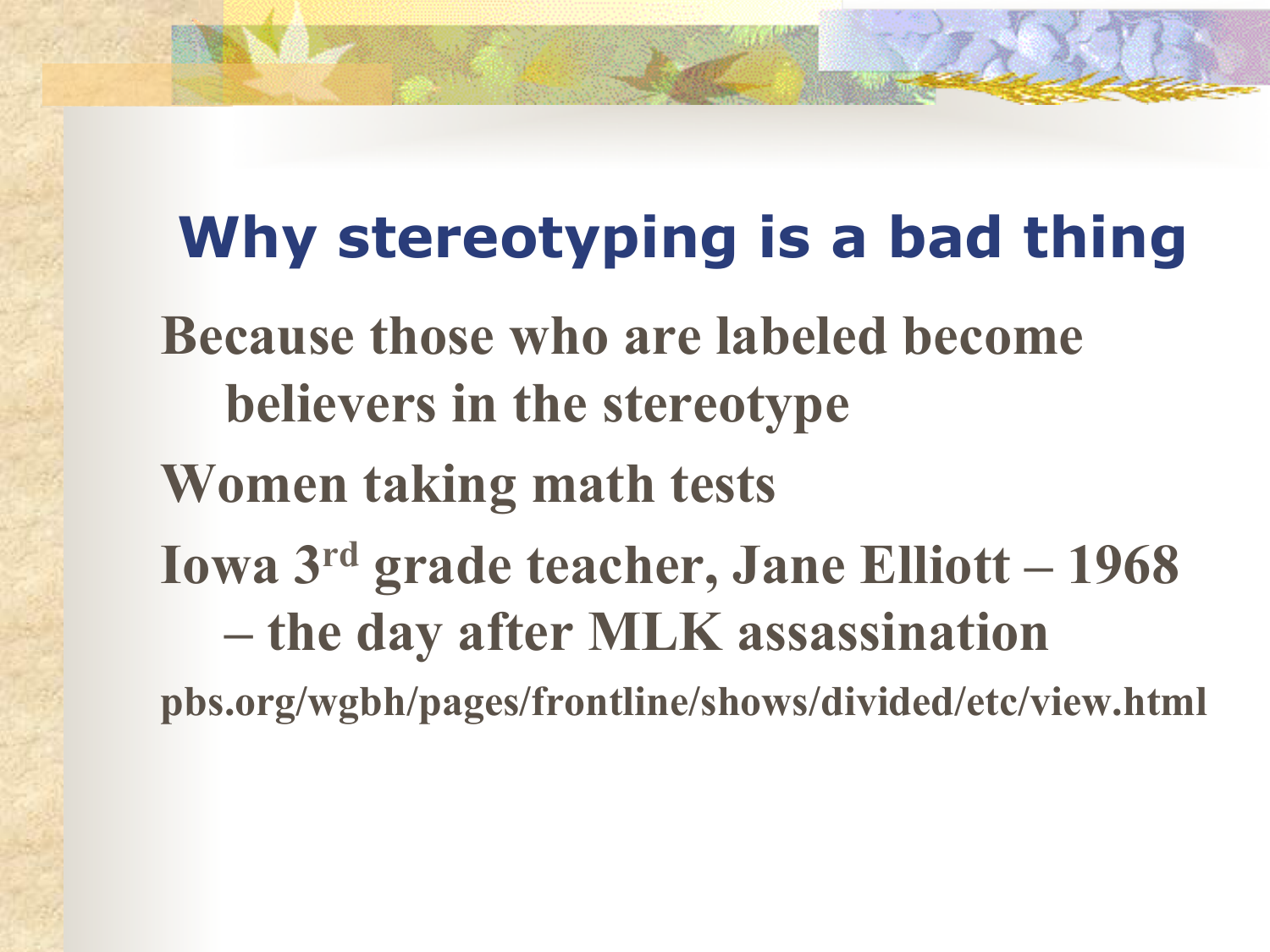## **Stereotypes are prophetic**

**Stereotypes change our behavior. Our behavior has an effect on other**'**s behavior and without anyone understanding any of it, you have a self-fulfilling prophecy.** 

**Pygmalion in Management,**" **J. Sterling Livingston, Sept/Oct 1988** *Harvard Business Review***.**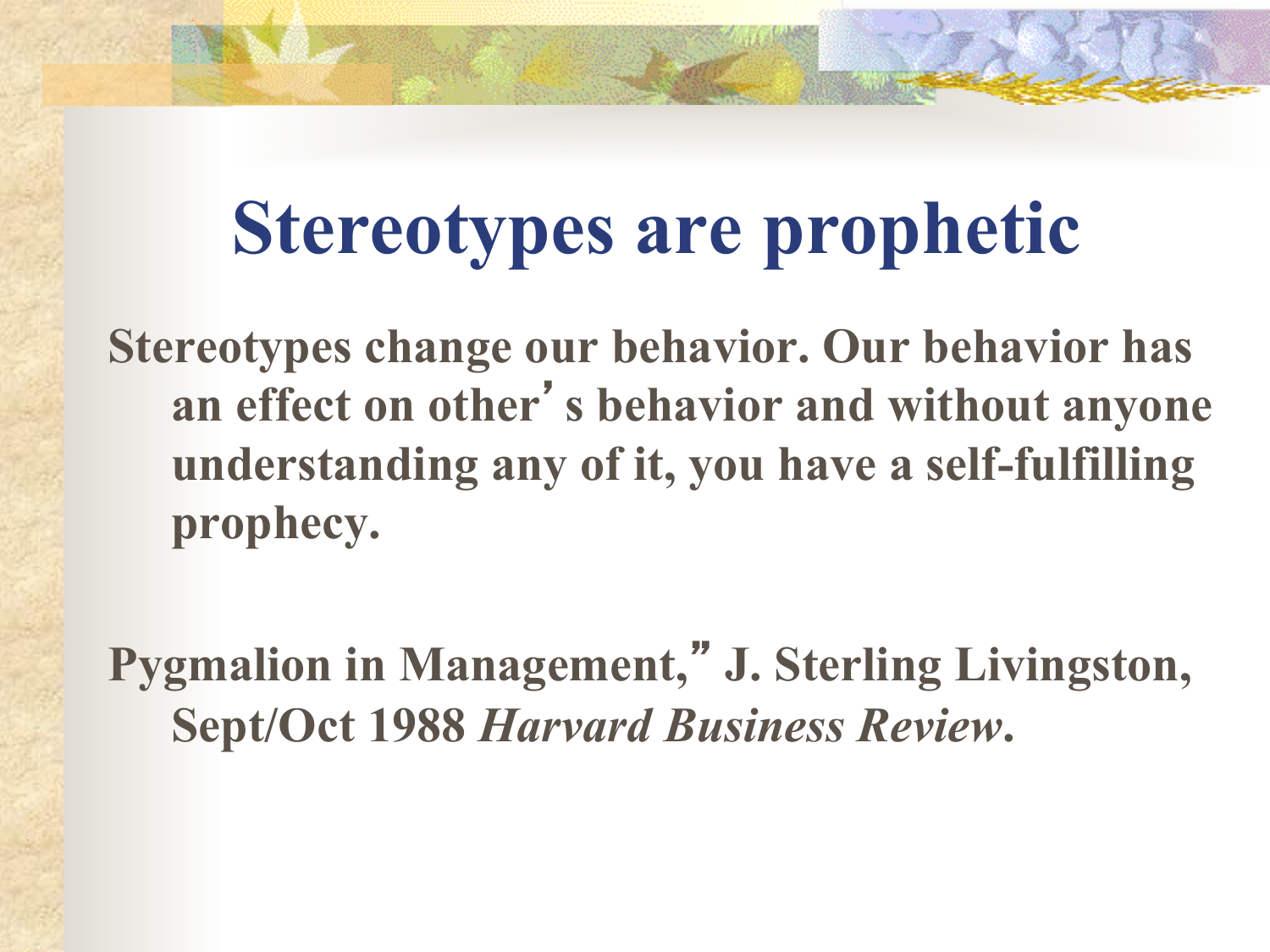## **The fixed mindset and goals**

**Both fixed and agile have both performance and learning goals** 

**Fixed see every setting as a place where everyone performs and are judged** 

**Over time performance goals can drive out learning goals** 

**Mistakes are bad, effort is for dummies**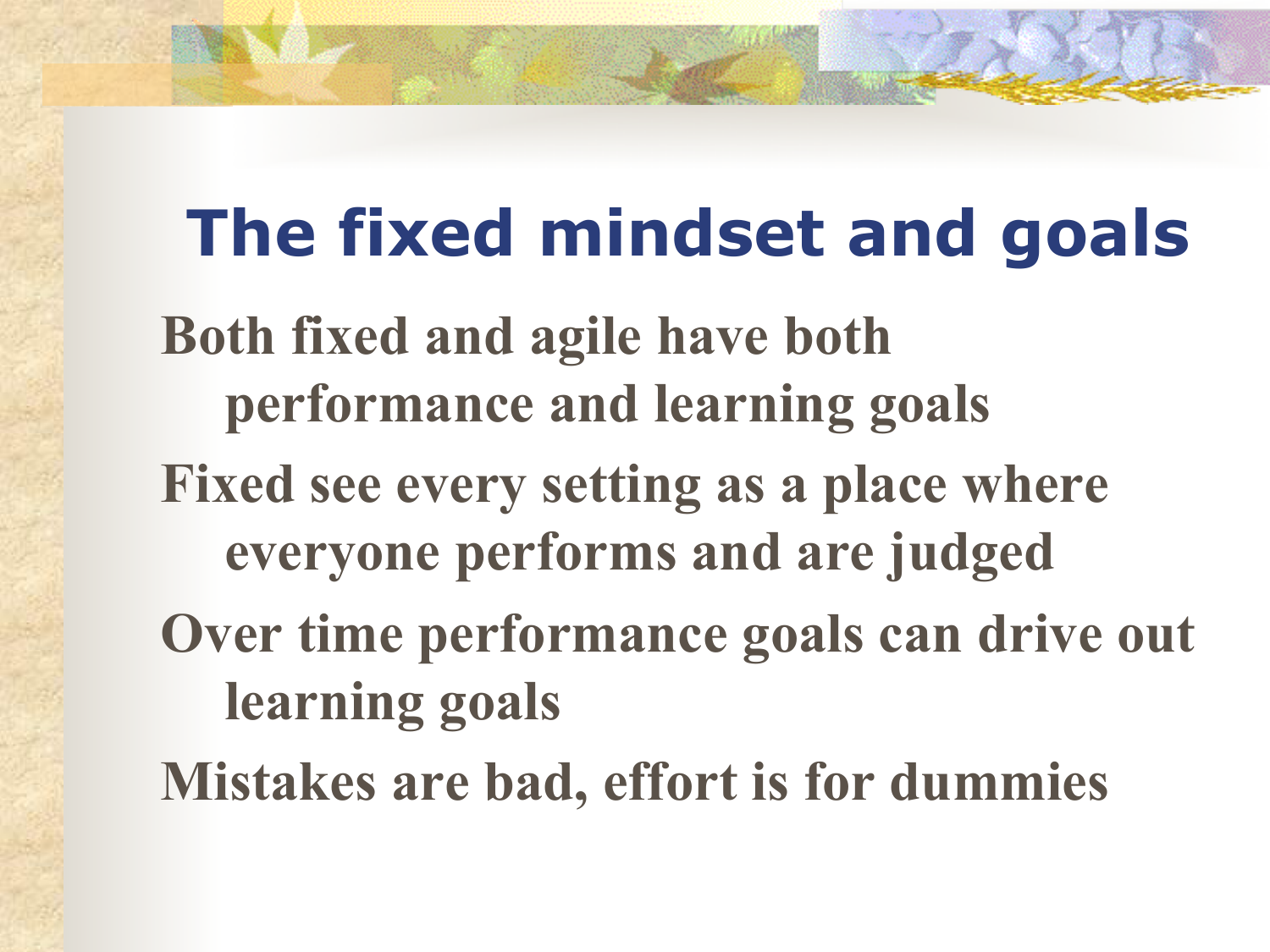## **The good news is…**

## **Mindset is not** "**fixed**"

- **We encourage one or the other in each other**
- **We develop one or the other in our children Research has shown that small experimental manipulations, e.g. feedback or reading an article can produce one or the other**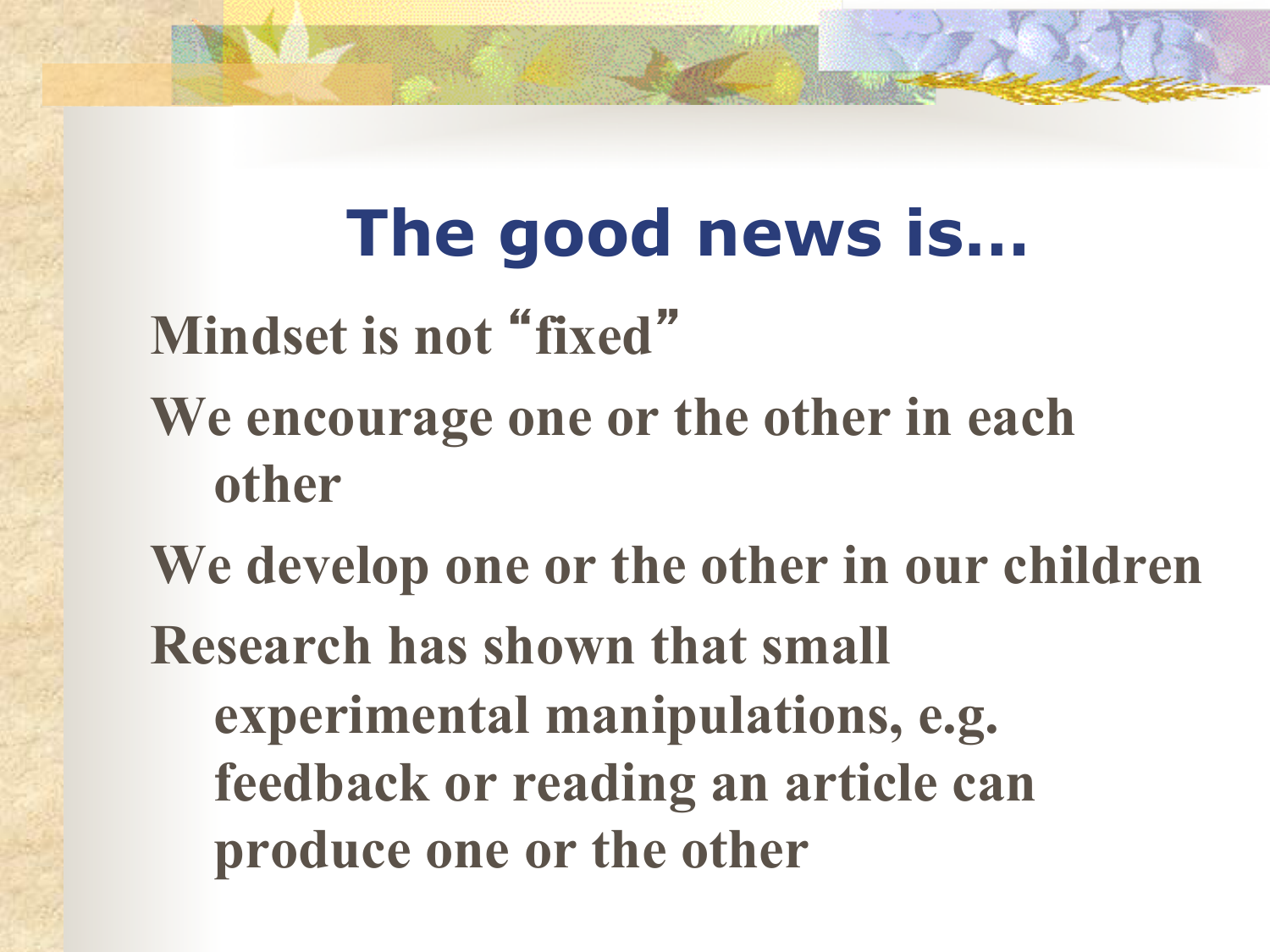## **Effort & failure are good!**

**Praise effort, strategies, process** 

- **Ask about the work**
- **Instead of ignoring failure, teach others that it**'**s a way to learn and improve**
- **Tell stories about those who suceeded by working through failure—tell your own stories!**
- **Talk about the research in cognitive science that shows that the brain is like a muscle, learning grows new connections in the brain**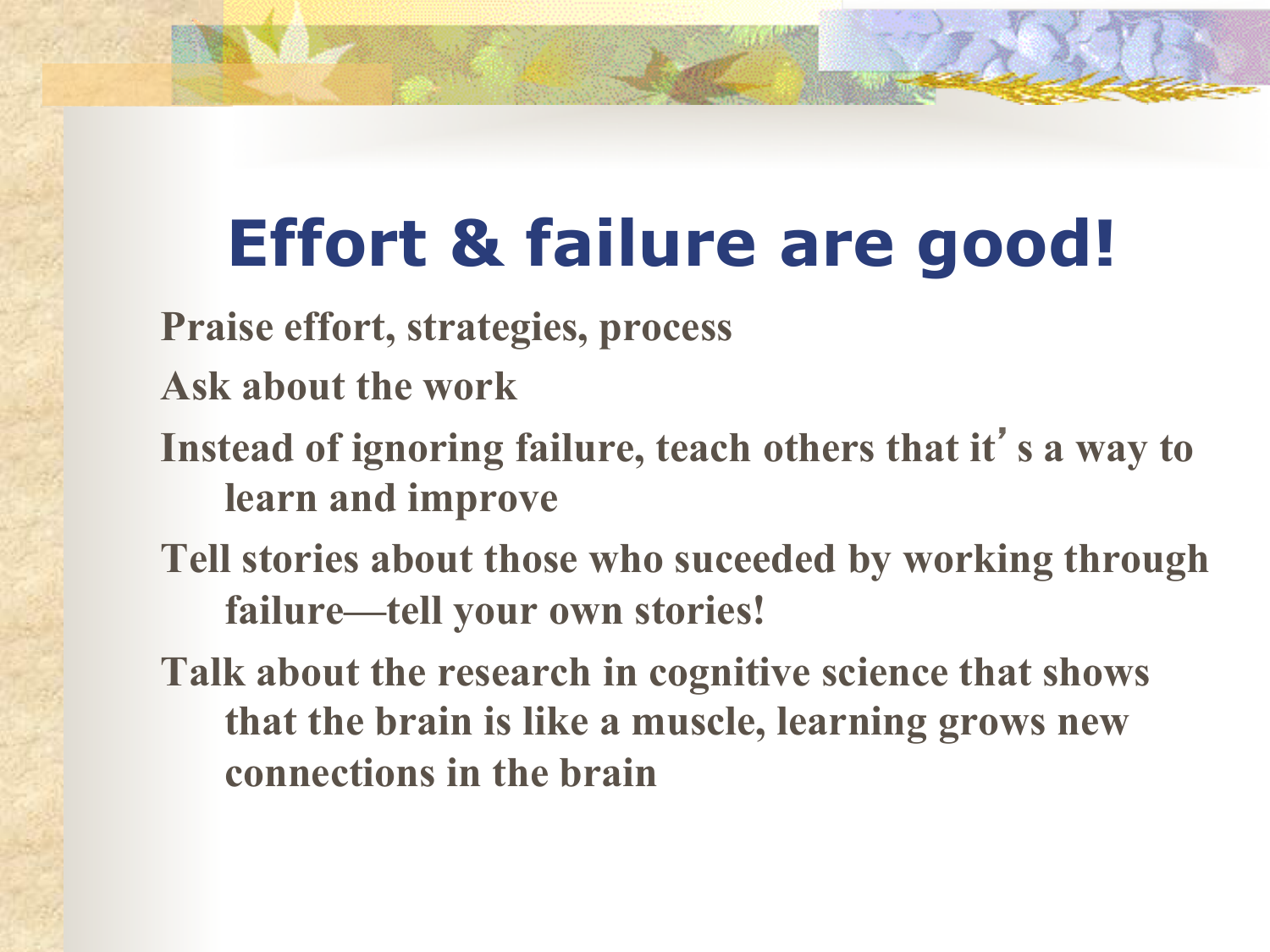## **For Kids**

Instead of "You' re so smart" or "You picked that up so quickly," say "That **was a clever approach**"  **or**  "**I**'**m proud of your persistence.**" **Instead of** "**You**'**re a natural**" **say** "**Practice is really making you better.**" **Instead of** "**Did you win?**" **say** "**Did you give your best effort?**" Instead of "How was your day?" say "What did you learn today?" or "What **mistakes did you make that taught you something?**" **Instead of** "**What do you want to do when you grow up?**" **say** "**What are your plans for reaching your goals?**" **Never let failure progress from an action to an identity. Never label kids, e.g.** "**Jimmy is the artist**"  **or**  "**Susie is the computer geek.**" **When a child doubts her ability, ask her to think of areas where she once had** 

**low ability and now excels, or to recall a time when she saw someone learn** 

**something or improve in ways no one thought possible.**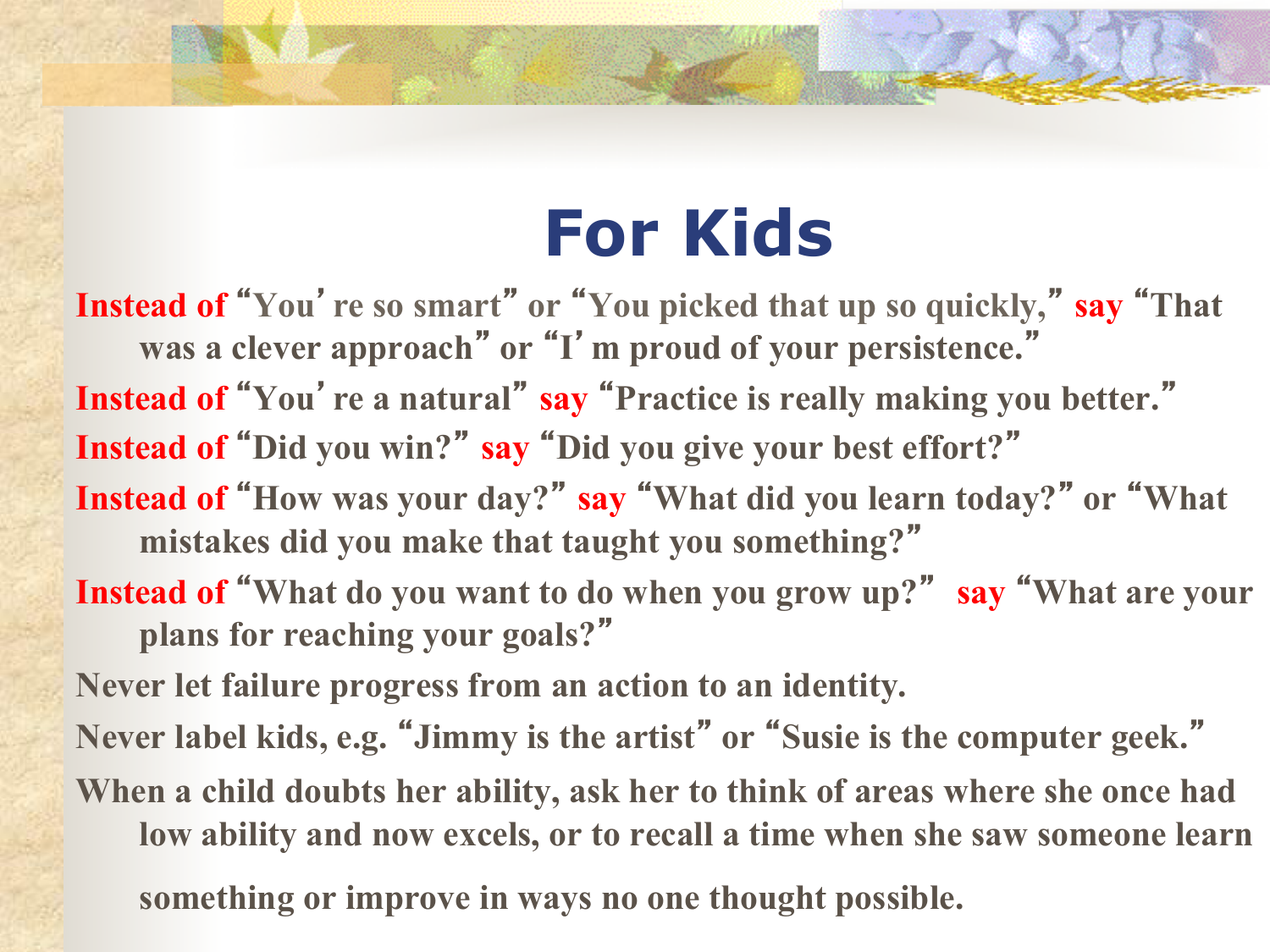## **For Yourself**

**Instead of letting salary, benefits, and status define job satisfaction, ask yourself if you**'**re still learning. If yes, then you**'**re fortunate to have a job that encourages a growth mind-set. View its challenges as opportunities rather than stress. If you**'**ve stopped learning, then consider looking either for new avenues of growth or for another job. Instead of blaming others in your relationships, remember** "**the whole point of a relationship is to encourage each other**'**s development.**"

**Depressed people tend to believe that it**'**s just the way they are. Instead of viewing yourself as a failed end product, think of yourself as a temporarily derailed work in progress.** "**We usually think of personality as something very stable, but we**'**re finding that even core parts of it can be changed by shifting mind-sets.**"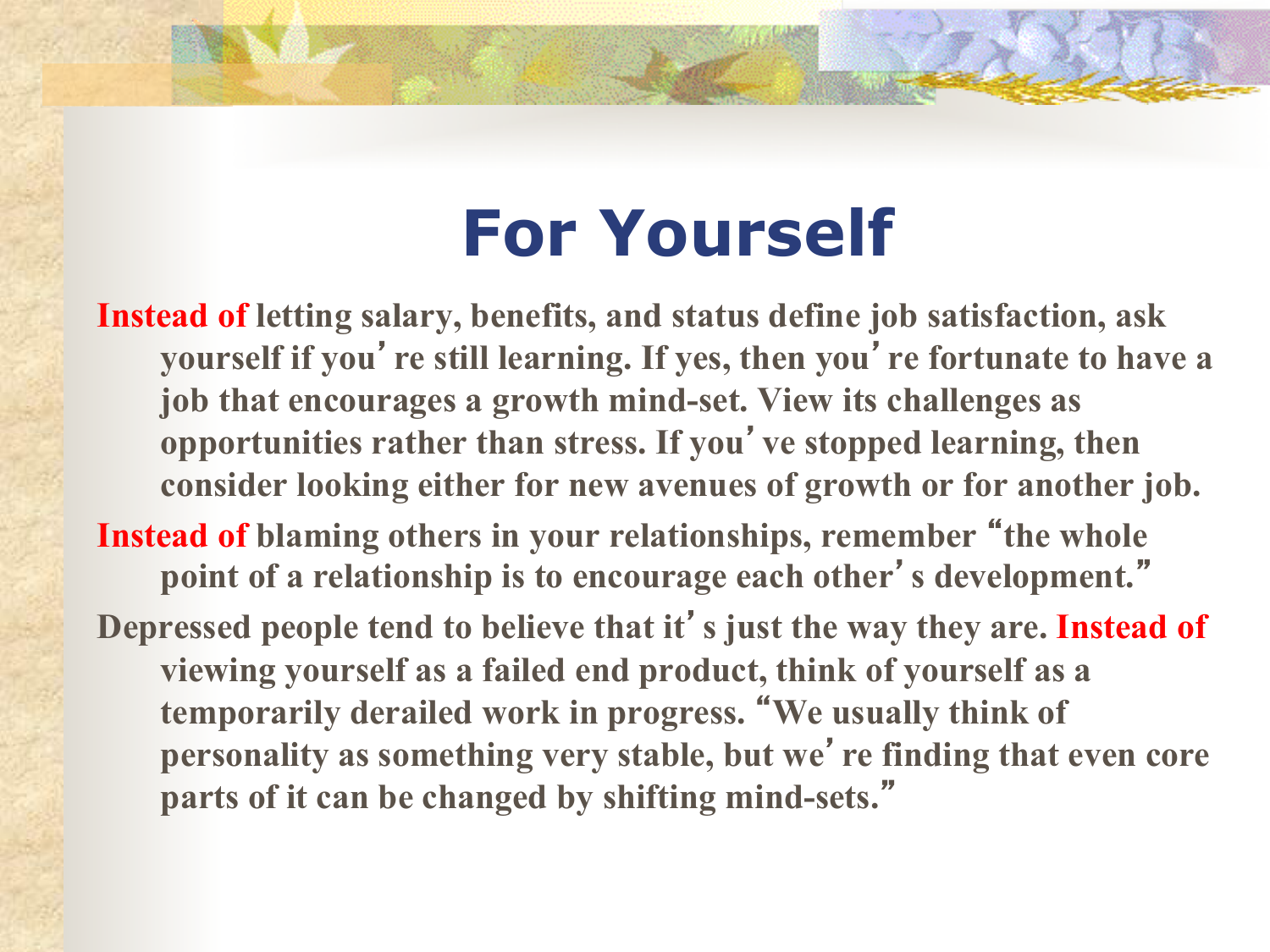## **For Others**

**Instead of arguing with someone (especially a significant other) that**  " **you** '**re not stupid, you**'**re brilliant, it**'**s just that those people can** '**t see it,**" **choose a quiet moment to talk about what you**' **ve learned about this research. Don**'**t force anyone to read about it, just make it available. In the typical argument, one fixed label is being substituted for another.** 

- **Instead of using generalities, give specific, concrete examples of when the other has made progress and done something that was thought to be difficult or challenging.**
- **Instead of praising talent when things are going well,** "**see, I told you that you were brilliant,**" **praise the process and the effort that was involved in the success.**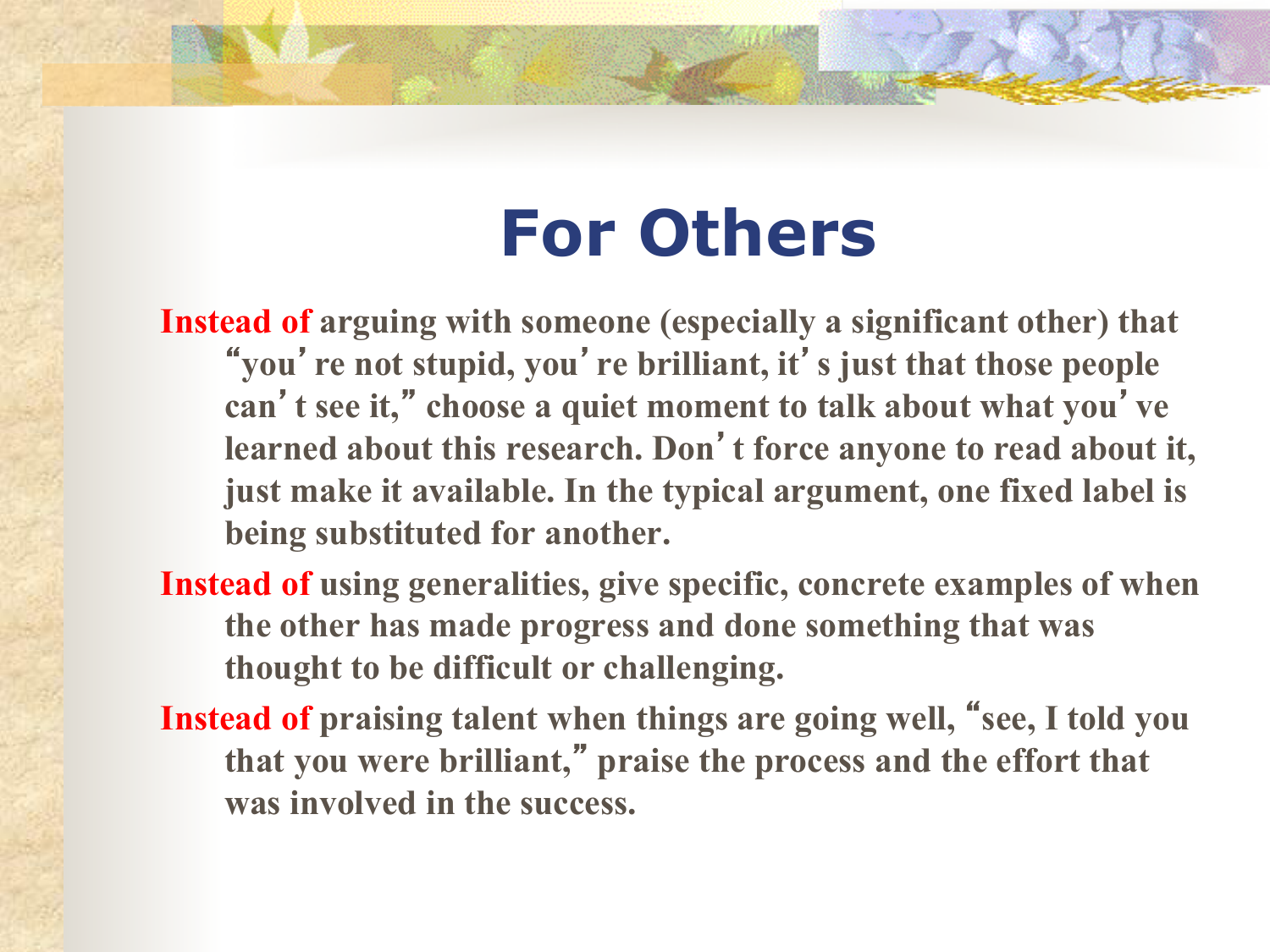## **Agile software development**

- **Fail early, fail often.**
- **Fail fast, learn constantly.**
- **Failure \*IS\* an option.**
- **Without failure how can learning happen?**
- "**Make mistakes faster.**"
	- **Rich Sheridan, CEO, Menlo Innovations**
- "**Perfect is a verb.**" **Kent Beck**
- "**Those that fail fastest grow strongest.**" **Roy Singham, Founder and Chair, Thoughtworks**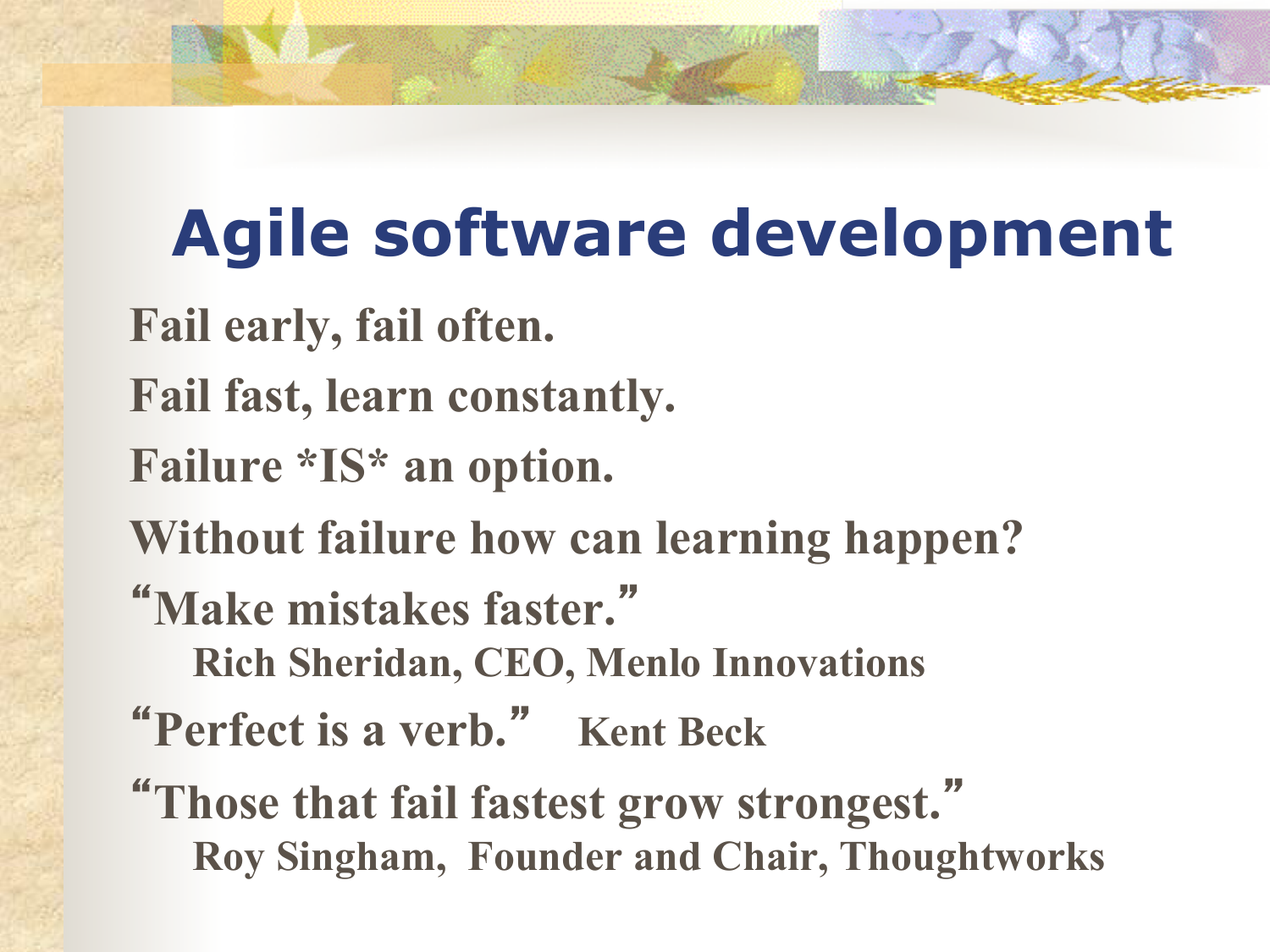## **Agile is agile**

**The agile mindset believes that we are \*ALL\* a work in progress.** 

**The agile software development process isn**'**t fixed. It continues to change and grow as we learn more about it. If we are lucky, this will never end because it will never be perfect.** 

We will continue to improve as we age—just like me  $\odot$ !

**Ever tried. Ever failed. No matter. Try Again. Fail again. Fail better. Samuel Beckett, Irish poet (1906-1989)** 

**You must learn to fail intelligently. Failing is one of the greatest arts in the world. One fails forward to success. Thomas Edison** 

#### **Thanks for listening!**